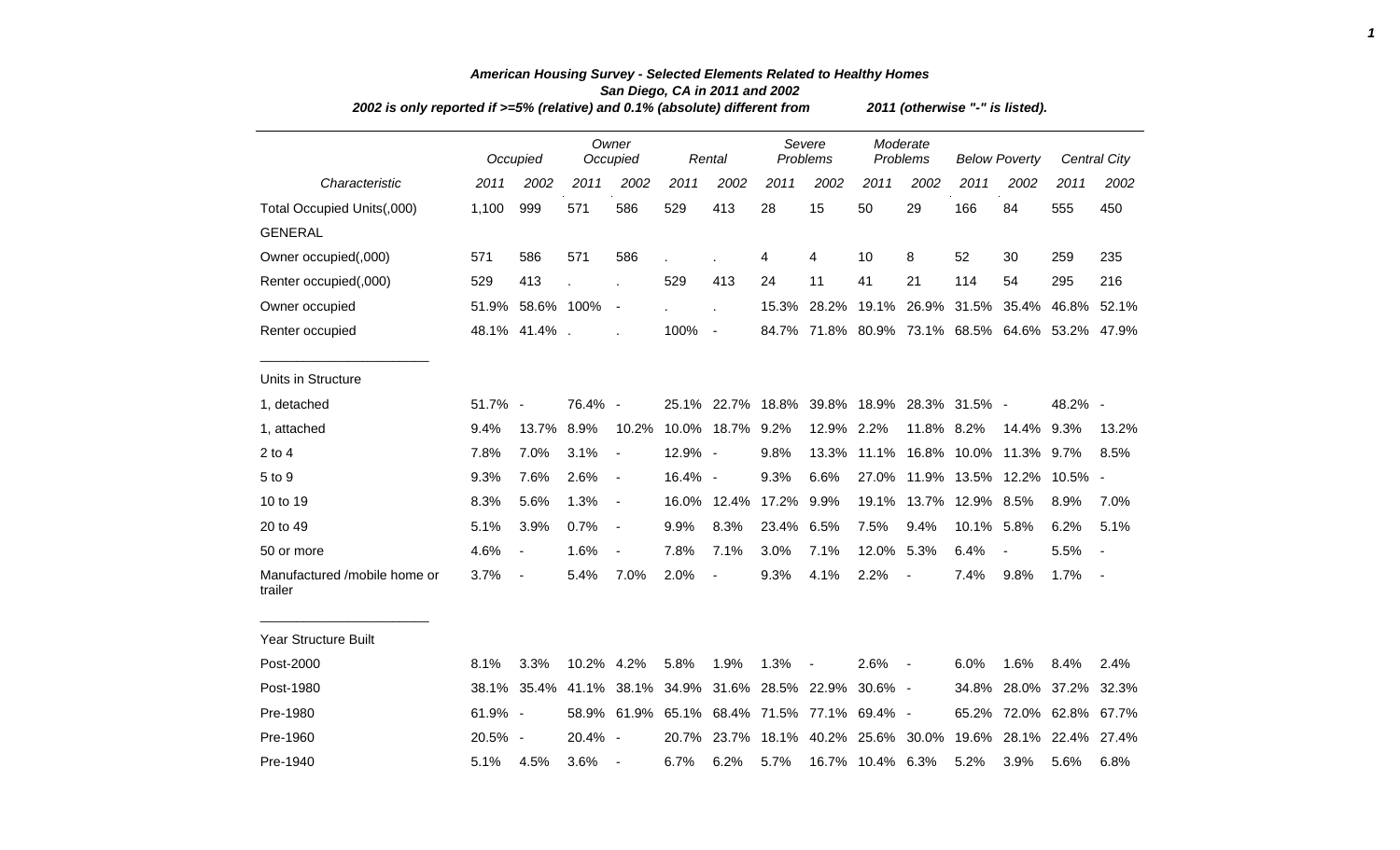|                                                                          |            | Occupied                 | Owner<br>Occupied |                          | Rental              |                          | Severe<br>Problems |                          | Moderate<br><b>Problems</b> |             | <b>Below Poverty</b> |                                 | Central City |                          |
|--------------------------------------------------------------------------|------------|--------------------------|-------------------|--------------------------|---------------------|--------------------------|--------------------|--------------------------|-----------------------------|-------------|----------------------|---------------------------------|--------------|--------------------------|
| Characteristic                                                           | 2011       | 2002                     | 2011              | 2002                     | 2011                | 2002                     | 2011               | 2002                     | 2011                        | 2002        | 2011                 | 2002                            | 2011         | 2002                     |
| Foundation (for 1-unit not<br>manufactured)                              |            |                          |                   |                          |                     |                          |                    |                          |                             |             |                      |                                 |              |                          |
| 1-Unit not manufactured(,000)                                            | 672        | 676                      | 487               | 505                      | 186                 | 171                      | 8                  | 8                        | 11                          | 12          | 66                   | 39                              | 319          | 279                      |
| With a basement under all of<br>house                                    | 0.6%       | $\overline{\phantom{a}}$ | 0.6%              | $\overline{\phantom{a}}$ | 0.6%                | $\overline{\phantom{a}}$ | $< 0.1\%$ -        |                          | $< 0.1\%$ 4.1%              |             | 0.2%                 | $\overline{\phantom{a}}$        | 0.8%         | $\overline{\phantom{a}}$ |
| With a basement under part of<br>house                                   | 0.7%       | $\sim$                   | 0.9%              | $\overline{\phantom{a}}$ | 0.4%                | $\overline{\phantom{a}}$ | 2.0%               | $\overline{\phantom{a}}$ | 5.4%                        | 2.6%        | 0.6%                 | $\overline{\phantom{a}}$        | 0.4%         | $\sim$                   |
| With a crawl space                                                       | $18.4\%$ - |                          | 18.7% -           |                          | 17.9%               | 16.0%                    |                    | 10.0% 26.6%              |                             |             |                      | 34.8% 24.3% 19.4% 28.0% 21.8% - |              |                          |
| On a concrete slab                                                       | 79.2% -    |                          | 78.9% -           |                          | 80.0% -             |                          |                    | 86.6% 66.3%              |                             |             |                      | 59.8% 66.8% 78.4% 65.2% 75.7% - |              |                          |
| In some other way                                                        | 1.1%       | $\sim$ $-$               | 1.0%              | $\sim$                   | 1.2%                | $\overline{\phantom{a}}$ | 1.3%               | 7.1%                     | $< 0.1\%$ 2.2%              |             | 1.4%                 | $\blacksquare$                  | 1.2%         | $\sim$                   |
| <b>EXTERIOR</b><br><b>External Building Conditions(non</b><br>multiunit) |            |                          |                   |                          |                     |                          |                    |                          |                             |             |                      |                                 |              |                          |
| Sagging roof                                                             | 1.7%       | $\sim$                   | 1.5%              | $\blacksquare$           | 2.3%                | $\overline{\phantom{a}}$ | 1.1%               |                          | 13.9% 9.1%                  |             | 6.0%                 | 2.9%                            | 2.2%         |                          |
| Missing roofing material                                                 | 1.6%       | $\sim$                   | 1.6%              | $\blacksquare$           | 1.5%                | $\sim$                   | 5.5%               | 6.1%                     |                             | 12.2% 11.1% | 2.2%                 | $\blacksquare$                  | 1.6%         |                          |
| Hole in roof                                                             | 1.4%       | $\sim$                   | 1.4%              | $\blacksquare$           | 1.1%                | $\sim$                   | $< 0.1\%$          | $\overline{\phantom{a}}$ | 7.1%                        | 8.9%        | 0.9%                 | $\overline{\phantom{a}}$        | 1.4%         |                          |
| Missing bricks, siding, other<br>outside wall material                   | 1.7%       | $\sim$                   | 2.0%              | $\overline{\phantom{a}}$ | 1.0%                | $\overline{\phantom{a}}$ | 3.5%               | 7.6%                     | 19.1% 5.9%                  |             | 1.2%                 | 5.2%                            | 2.0%         |                          |
| Sloping outside walls                                                    | 1.2%       | $\sim$                   | 1.2%              | $\overline{\phantom{a}}$ | 1.4%                | $\overline{\phantom{a}}$ | $< 0.1\%$ 4.8%     |                          | 14.1% 2.1%                  |             | 2.5%                 | $\sim$                          | 1.7%         | $\sim$                   |
| Boarded up windows                                                       | 1.2%       | $\sim$                   | 0.4%              | $\overline{\phantom{a}}$ | 3.1%                | $\overline{\phantom{a}}$ | $< 0.1\%$ -        |                          | 15.4% 3.8%                  |             | 5.7%                 | 1.5%                            | 1.0%         |                          |
| Broken windows                                                           | 1.9%       | $\sim$                   | 1.2%              | $\blacksquare$           | 3.7%                | 5.3%                     | 15.0% 8.8%         |                          | 17.7% -                     |             | 4.0%                 | $\overline{a}$                  | 2.4%         | $\sim$                   |
| Bars on windows                                                          | 7.4%       | $\sim$                   | 7.0%              | $\blacksquare$           | 8.5%                | 9.0%                     | 9.3%               |                          | 13.0% 15.5% 7.7%            |             | $12.1\%$ -           |                                 | 11.3% 12.9%  |                          |
| Foundation crumbling or has open 7.2%<br>crack or hole                   |            | 2.4%                     | 7.0%              | 2.2%                     | 7.5%                | 3.0%                     |                    | 12.4% < 0.1% 11.4% 6.4%  |                             |             | 8.2%                 | 2.8%                            | 7.3%         | 3.0%                     |
| None of the above                                                        | 79.8% -    |                          |                   |                          | 80.8% 85.1% 77.0% - |                          |                    | 63.7% 68.0%              |                             |             | 38.6% 63.6% 72.3% -  |                                 | 75.1% -      |                          |
| None of the above(excluding<br>bars)                                     | 85.0% -    |                          |                   |                          | 85.8% 90.8% 83.1% - |                          | 70.5% -            |                          |                             |             |                      | 40.3% 67.2% 77.5% 84.5% 83.4% - |              |                          |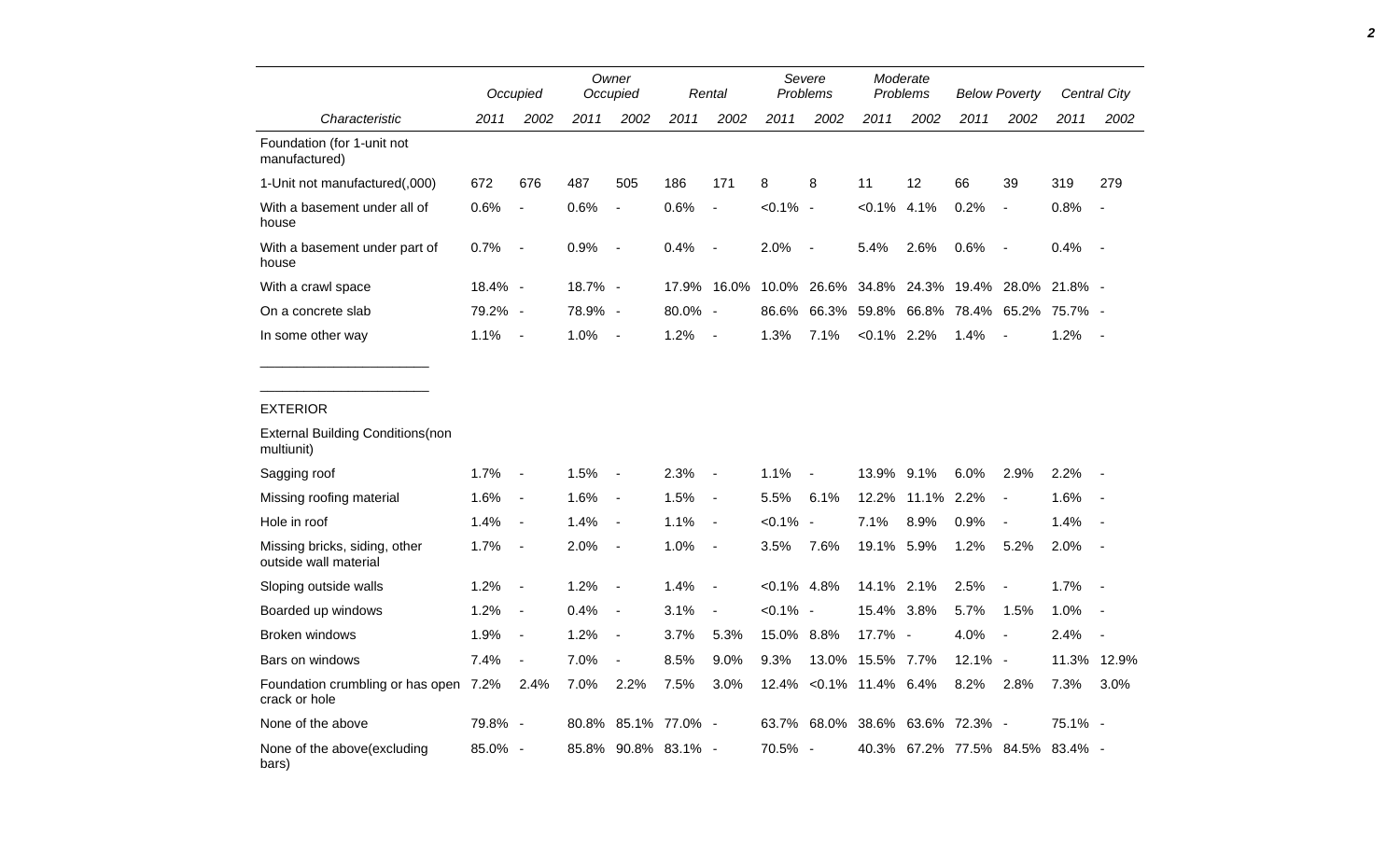|                                               |      | Occupied                 |      | Owner<br>Occupied        |             | Rental         |             | Severe<br>Problems       |                        | Moderate<br>Problems |             | <b>Below Poverty</b> |      | Central City |
|-----------------------------------------------|------|--------------------------|------|--------------------------|-------------|----------------|-------------|--------------------------|------------------------|----------------------|-------------|----------------------|------|--------------|
| Characteristic                                | 2011 | 2002                     | 2011 | 2002                     | 2011        | 2002           | 2011        | 2002                     | 2011                   | 2002                 | 2011        | 2002                 | 2011 | 2002         |
| Water Leakage During Last 12<br>Months        |      |                          |      |                          |             |                |             |                          |                        |                      |             |                      |      |              |
| With leakage from outside<br>structure        | 7.1% | 5.0%                     | 7.8% | 5.2%                     | 6.3%        | 4.8%           | 5.6%        | 12.1%                    |                        | 20.5% 22.1% 6.2%     |             | 4.6%                 | 5.8% | 4.8%         |
| Roof                                          | 4.5% | $\overline{a}$           | 5.2% | 3.3%                     | 3.8%        | $\blacksquare$ | 3.8%        | 8.0%                     | 13.2% -                |                      | 4.6%        | $\sim$               | 3.5% |              |
| <b>Basement leak</b>                          | 0.1% | $\overline{\phantom{a}}$ | 0.1% | $\overline{\phantom{a}}$ | $< 0.1\%$ - |                | $< 0.1\%$ - |                          | 0.8%                   | $\sim$               | $< 0.1\%$ - |                      | 0.1% |              |
| Walls, closed windows, or doors<br>leak       | 1.7% | $\overline{\phantom{a}}$ | 1.3% | $\overline{\phantom{a}}$ | 2.2%        | $\blacksquare$ | 1.2%        | $\overline{\phantom{a}}$ | 1.3%                   | 10.9% 1.1%           |             | $\sim$ $-$           | 2.0% |              |
| Other or Unknown exterior Leak                | 1.1% | $\overline{\phantom{a}}$ | 1.5% | $\blacksquare$           | 0.7%        | $\blacksquare$ | 1.2%        | $\blacksquare$           | 4.7%                   | 7.7%                 | 0.5%        | $\sim$               | 0.7% | $\sim$       |
|                                               |      |                          |      |                          |             |                |             |                          |                        |                      |             |                      |      |              |
| <b>INTERIOR</b>                               |      |                          |      |                          |             |                |             |                          |                        |                      |             |                      |      |              |
| Damage                                        |      |                          |      |                          |             |                |             |                          |                        |                      |             |                      |      |              |
| Holes in floors                               | 0.9% | $\blacksquare$           | 0.9% | $\blacksquare$           | 1.0%        |                | 1.8%        | 8.1%                     | 7.7%                   |                      | 1.3%        |                      | 0.5% |              |
| Open cracks or holes                          | 3.3% | $\overline{\phantom{a}}$ | 2.4% | $\blacksquare$           | 4.3%        | $\blacksquare$ | 3.0%        | 16.4%                    |                        | 18.2% 26.3%          | 2.9%        | 6.1%                 | 3.2% |              |
| Broken plaster or peeling paint               | 1.6% | $\overline{\phantom{a}}$ | 1.1% | $\overline{\phantom{a}}$ | 2.1%        | $\blacksquare$ | 1.5%        |                          | 12.9% 10.2% 17.5% 1.6% |                      |             |                      | 1.9% |              |
| Water Leakage During Last 12<br><b>Months</b> |      |                          |      |                          |             |                |             |                          |                        |                      |             |                      |      |              |
| With leakage from inside structure 8.0%       |      | 11.2% 7.1%               |      | 9.7%                     | 9.0%        | 13.4%          | 20.1%       | 22.9%                    | 16.2%                  | 25.5% 7.7%           |             | 9.4%                 | 8.6% | 11.6%        |
| Fixtures backed up or overflowed              | 1.8% |                          | 1.4% | $\overline{a}$           | 2.2%        | 5.1%           | 11.6%       | 10.2%                    | 4.9%                   | 13.4%                | 1.9%        |                      | 2.3% |              |
| Pipes leaked                                  | 4.3% | 6.5%                     | 4.1% | 5.6%                     | 4.6%        | 7.9%           | 7.2%        | 12.6%                    | 9.2%                   | 14.3%                | 4.2%        | 5.2%                 | 4.6% | 5.8%         |
| Broken water heater                           | 0.6% | $\overline{a}$           | 1.1% | $\overline{a}$           | 0.2%        |                | $< 0.1\%$   | $\overline{a}$           | 0.3%                   | $\blacksquare$       | 0.9%        |                      | 0.3% |              |
| Other or Unknown                              | 1.6% |                          | 0.8% |                          | 2.4%        |                | 1.2%        | 8.2%                     | 3.9%                   | 5.6%                 | 0.7%        |                      | 1.8% |              |

Rodents

Signs of rats in last 3 mon. 2.3% - 2.9% - 1.7% - 2.0% 6.2% 1.9% 8.6% 3.2% - 3.0% -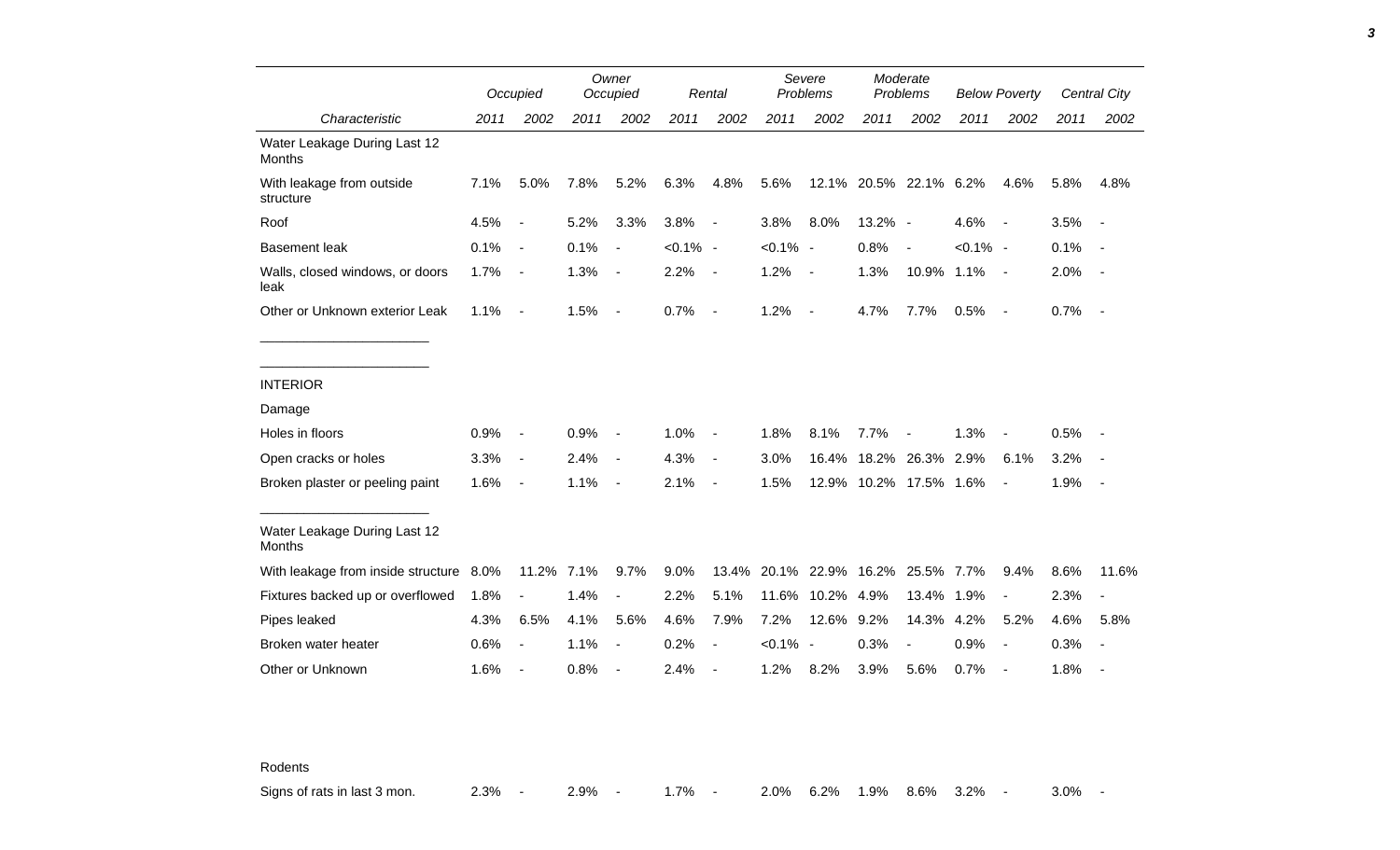|                                                           |             | Occupied                 |             | Owner<br>Occupied        |             | Rental         |             | Severe<br>Problems       | Moderate<br>Problems |                          | <b>Below Poverty</b> |                          |             | Central City             |
|-----------------------------------------------------------|-------------|--------------------------|-------------|--------------------------|-------------|----------------|-------------|--------------------------|----------------------|--------------------------|----------------------|--------------------------|-------------|--------------------------|
| Characteristic                                            | 2011        | 2002                     | 2011        | 2002                     | 2011        | 2002           | 2011        | 2002                     | 2011                 | 2002                     | 2011                 | 2002                     | 2011        | 2002                     |
| Signs of mice in last 3 mon.                              | 5.8%        | 4.9%                     | 7.0%        | 5.3%                     | 4.5%        | $\overline{a}$ | 5.6%        | 5.9%                     | 8.0%                 | 6.5%                     | 7.0%                 | 7.5%                     | 3.8%        |                          |
| Signs of rodents, not sure which<br>kind in last 3 mon.   | 1.0%        | $\overline{a}$           | 1.0%        | $\overline{a}$           | 1.0%        | $\overline{a}$ | $< 0.1\%$ - |                          | 0.3%                 | $\blacksquare$           | 0.6%                 |                          | 1.0%        |                          |
| Electrical                                                |             |                          |             |                          |             |                |             |                          |                      |                          |                      |                          |             |                          |
| No electrical wiring                                      | $< 0.1\%$ - |                          | $< 0.1\%$ - |                          | $< 0.1\%$ - |                | $< 0.1\%$ - |                          | $< 0.1\%$ -          |                          | $< 0.1\%$ -          |                          | $< 0.1\%$ - |                          |
| Exposed wiring                                            | 1.3%        | $\overline{\phantom{a}}$ | 0.8%        | $\overline{\phantom{a}}$ | 1.9%        | $\blacksquare$ | 6.8%        | 1.4%                     | 4.9%                 | $\overline{\phantom{a}}$ | 1.6%                 | $\sim$                   | 1.7%        | $\sim$                   |
| Rooms without electric outlets                            | 0.2%        | $\overline{\phantom{a}}$ | 0.2%        | $\overline{a}$           | 0.2%        | $\overline{a}$ | $< 0.1\%$   | 5.8%                     | 0.7%                 | $\overline{\phantom{a}}$ | 0.6%                 | $\blacksquare$           | 0.2%        |                          |
| Fuses/breakers blown in last 3<br>mon.                    | 7.5%        | 10.0%                    | 7.7%        | 9.8%                     | 7.4%        | 10.3%          | 6.3%        | 32.5%                    | 9.1%                 | 7.6%                     | 6.2%                 | 8.5%                     | 7.8%        | 9.4%                     |
| Sanitation                                                |             |                          |             |                          |             |                |             |                          |                      |                          |                      |                          |             |                          |
| Lacking complete kitchen facilities                       | 4.0%        | $\blacksquare$           | 1.4%        |                          | 6.8%        | 3.9%           | 7.2%        | 8.7%                     |                      | 82.8% 63.4% 6.2%         |                      | 5.5%                     | 5.1%        | 2.0%                     |
| Lacking some or all plumbing<br>facilities                | 2.0%        | $\blacksquare$           | 0.7%        | $\overline{\phantom{a}}$ | 3.4%        | $\blacksquare$ | 76.8%       |                          | 44.9% < 0.1% -       |                          | 4.1%                 | $\blacksquare$           | 2.6%        | $\overline{\phantom{a}}$ |
| Water not safe to drink                                   | 14.1%       | 25.2%                    | 11.5%       | 22.6%                    | 16.9%       | 28.8%          | 18.4%       | 39.1%                    | 26.9%                | 36.3%                    | 16.0%                | 30.2%                    | 16.2%       | 26.2%                    |
| Water stoppage in last 3 mon.                             | 5.2%        | 7.5%                     | 3.6%        | 5.1%                     | 6.9%        | 10.8%          | 3.0%        | 22.7%                    | 12.2% -              |                          | 8.0%                 | 9.4%                     | 4.9%        | 9.7%                     |
| No flush toilets working some time 2.5%<br>in last 3 mon. |             | $\overline{\phantom{a}}$ | 1.5%        | $\overline{a}$           | 3.5%        | 5.8%           | 6.9%        | 4.5%                     |                      | 11.0% 17.4%              | 0.6%                 | $\blacksquare$           | 2.4%        | $\overline{\phantom{a}}$ |
| With sewage disposal<br>breakdowns in last 3 mon.         | 0.9%        | $\overline{\phantom{a}}$ | 0.7%        | $\overline{\phantom{a}}$ | 1.1%        | $\blacksquare$ | 0.6%        | $\overline{\phantom{a}}$ | 0.7%                 | 7.3%                     | 0.5%                 | $\overline{\phantom{a}}$ | 0.8%        | $\sim$                   |
| Septic tank, cesspool, chemical<br>toilet                 | 3.3%        | 5.6%                     | 5.6%        | 8.4%                     | 0.8%        | $\blacksquare$ | 1.9%        | $\overline{\phantom{a}}$ | 1.2%                 | 8.9%                     | 2.7%                 | $\sim$                   | 0.1%        | $\sim$                   |
| With septic tank or cesspool<br>breakdowns in last 3 mon. | 0.1%        |                          | 0.1%        | $\blacksquare$           | $< 0.1\%$ - |                | $< 0.1\%$ - |                          | $< 0.1\%$ 0.9%       |                          | $< 0.1\%$ -          |                          | $< 0.1\%$ - |                          |
| <b>HEATING/FUEL</b>                                       |             |                          |             |                          |             |                |             |                          |                      |                          |                      |                          |             |                          |

Main Heating Equipment

Warm-air furnace 67.9% - 82.3% - 52.5% 44.5% 50.2% 40.4% 33.8% 48.0% 53.0% 48.0% 68.0% 60.7%

*4*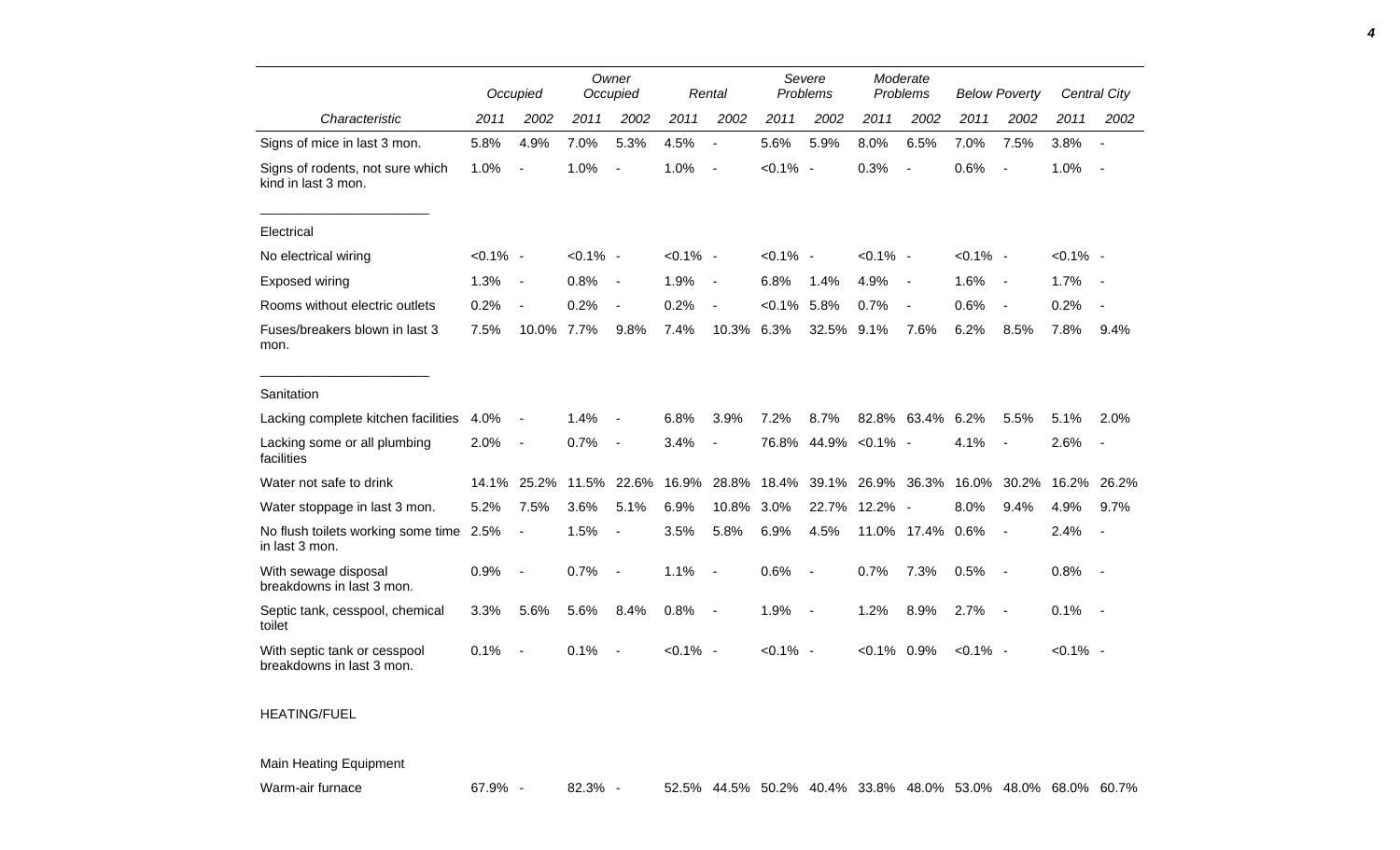|                                                         |             | Occupied                     |             | Owner<br>Occupied        |             | Rental                   | Severe<br>Problems |                          | Moderate<br>Problems |                          | <b>Below Poverty</b>          |                          |             | Central City             |
|---------------------------------------------------------|-------------|------------------------------|-------------|--------------------------|-------------|--------------------------|--------------------|--------------------------|----------------------|--------------------------|-------------------------------|--------------------------|-------------|--------------------------|
| Characteristic                                          | 2011        | 2002                         | 2011        | 2002                     | 2011        | 2002                     | 2011               | 2002                     | 2011                 | 2002                     | 2011                          | 2002                     | 2011        | 2002                     |
| Steam or hot water system                               | 0.4%        | $\overline{a}$               | 0.1%        | $\overline{a}$           | 0.7%        | $\overline{a}$           | 4.4%               | $\overline{a}$           | $< 0.1\%$            | 0.9%                     | 1.1%                          | $\overline{\phantom{a}}$ | 0.4%        |                          |
| Electric heat pump                                      | 2.2%        | $\blacksquare$               | 1.3%        | $\overline{\phantom{a}}$ | 3.1%        | 5.2%                     | 6.2%               | $\overline{\phantom{a}}$ | 0.9%                 | $\overline{a}$           | 2.6%                          | $\overline{\phantom{a}}$ | 1.9%        |                          |
| Built-in electric units                                 | 5.7%        | 7.3%                         | 2.1%        | $\overline{\phantom{a}}$ | 9.6%        | 13.2%                    | 20.1%              | 5.3%                     | 10.4%                | 8.5%                     | 7.1%                          | 9.7%                     | 5.0%        | 9.7%                     |
| Floor, wall, or other built-in hot air<br>without ducts | 18.9% -     |                              |             | 10.0% 10.8%              | 28.5%       | 30.7% 9.7%               |                    | 28.8%                    |                      |                          | 45.7% 25.7% 28.4% 31.6%       |                          | 20.4% 23.0% |                          |
| Room heaters with flue                                  | 0.8%        | $\overline{\phantom{a}}$     | 0.4%        | $\blacksquare$           | 1.1%        | $\overline{\phantom{a}}$ | $< 0.1\%$ 3.1%     |                          | 0.4%                 | $\blacksquare$           | 1.0%                          | $\overline{\phantom{a}}$ | 0.7%        | $\sim$ $-$               |
| Room heaters without flue                               | 0.1%        | $\blacksquare$               | $< 0.1\%$ - |                          | 0.2%        | $\blacksquare$           | 0.6%               |                          | 2.0%                 | 5.4%                     | 0.3%                          | $\sim$                   | 0.1%        | $\sim$ $-$               |
| Portable electric heaters                               | 2.3%        | $\blacksquare$               | 2.0%        | $\blacksquare$           | 2.7%        | $\blacksquare$           | 6.4%               | 8.7%                     | 4.9%                 | $\overline{\phantom{a}}$ | 4.6%                          | $\overline{\phantom{a}}$ | 2.6%        | $\sim$                   |
| <b>Stoves</b>                                           | 0.5%        | $\qquad \qquad \blacksquare$ | 0.6%        | $\blacksquare$           | 0.3%        | $\blacksquare$           | $< 0.1\%$          | $\sim$                   | $< 0.1\%$ 0.9%       |                          | 0.2%                          | $\overline{\phantom{a}}$ | $< 0.1\%$ - |                          |
| Fireplace with inserts                                  | 0.2%        | $\overline{\phantom{a}}$     | 0.4%        | $\blacksquare$           | $< 0.1\%$ - |                          | 0.6%               | $\blacksquare$           | $< 0.1\%$ -          |                          | $< 0.1\%$ -                   |                          | $< 0.1\%$ - |                          |
| Fireplace without inserts                               | 0.1%        | $\overline{\phantom{0}}$     | 0.1%        | $\blacksquare$           | 0.1%        | $\blacksquare$           | 0.6%               | $\overline{\phantom{a}}$ | $< 0.1\%$ -          |                          | $< 0.1\%$ 0.6%                |                          | $< 0.1\%$ - |                          |
| Other                                                   | 0.3%        | $\blacksquare$               | 0.1%        | $\overline{\phantom{a}}$ | 0.4%        | $\overline{\phantom{a}}$ | 0.5%               | $\overline{\phantom{a}}$ | 1.2%                 | $\overline{a}$           | 0.9%                          | $\overline{\phantom{a}}$ | 0.2%        | $\sim$                   |
| No heating equipment                                    | 0.6%        | $\blacksquare$               | 0.5%        | $\blacksquare$           | 0.7%        | $\blacksquare$           | 0.6%               | $\overline{\phantom{a}}$ | 0.6%                 | 6.0%                     | 0.6%                          | $\sim$                   | 0.6%        | $\sim$                   |
| Cooking stove                                           | $< 0.1\%$ - |                              | $< 0.1\%$ - |                          | $< 0.1\%$ - |                          | $< 0.1\%$ -        |                          | $< 0.1\%$ -          |                          | 0.1%                          | $\overline{\phantom{a}}$ | $< 0.1\%$ - |                          |
| <b>Water Heating Fuel</b>                               |             |                              |             |                          |             |                          |                    |                          |                      |                          |                               |                          |             |                          |
| Electricity                                             | 18.1% -     |                              | 11.7% -     |                          | 25.0% -     |                          | 31.2%              | 26.5%                    | 36.7%                |                          | 29.0% 23.9% 21.3% 18.4% 16.5% |                          |             |                          |
| Gas, LP/bottled gas                                     | 81.6% -     |                              | 88.1% -     |                          | 74.7% -     |                          |                    | 68.8% 73.5%              |                      |                          | 62.8% 68.4% 76.1% -           |                          | 81.5% -     |                          |
| Other                                                   | 0.3%        | $\blacksquare$               | 0.2%        | $\blacksquare$           | 0.4%        | $\overline{\phantom{a}}$ | $< 0.1\%$ -        |                          | 0.4%                 | $\sim$                   | $< 0.1\%$ -                   |                          | 0.1%        | $\sim$                   |
| Clothes Dryer(,000)                                     | 784         | 691                          | 540         | 532                      | 244         | 159                      | 13                 | $\overline{7}$           | 17                   | 11                       | 76                            | 31                       | 384         | 289                      |
| Have Clothes Dryer                                      | 71.2%       | $\blacksquare$               | 94.6%       | $\overline{\phantom{a}}$ | 46.0%       | 38.6%                    | 45.9% -            |                          | 33.9%                | 39.2%                    | 45.6%                         | 37.2%                    | 69.2%       | 64.3%                    |
| Electricity                                             | 35.6%       | 38.2%                        | 30.3%       | 33.6%                    | 47.4%       | 53.6%                    | 57.2%              | 40.3%                    | 48.0% -              |                          | 45.6%                         | 40.4%                    | 39.5%       | 44.2%                    |
| Gas, LP gas (liquid propane)                            | 64.1% -     |                              | $69.4\%$ -  |                          | 52.5%       |                          | 46.3% 42.8% 59.7%  |                          | 52.0% -              |                          | 54.4%                         | 59.6%                    | 60.2% 55.7% |                          |
| Other                                                   | 0.2%        | $\overline{\phantom{a}}$     | 0.3%        | $\overline{\phantom{a}}$ | 0.1%        | $\overline{\phantom{a}}$ | $< 0.1\%$ -        |                          | $< 0.1\%$ 2.2%       |                          | $< 0.1\%$ -                   |                          | 0.4%        | $\overline{\phantom{a}}$ |

Heating Problems

\_\_\_\_\_\_\_\_\_\_\_\_\_\_\_\_\_\_\_\_\_\_\_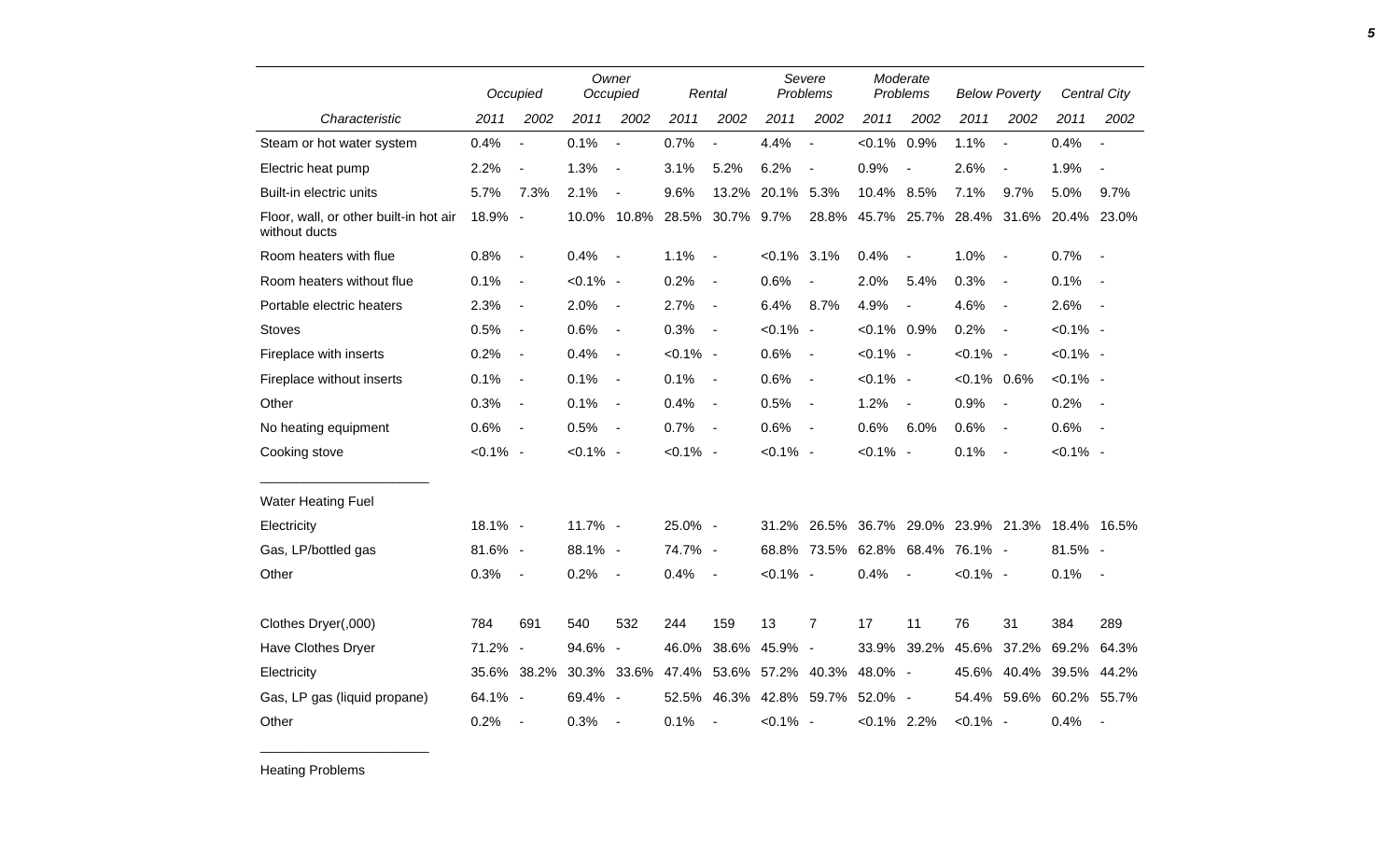|                                                        |             | Occupied                 |             | Owner<br>Occupied        |             | Rental                   |             | Severe<br>Problems |              | Moderate<br>Problems     |                | <b>Below Poverty</b>     |               | Central City             |
|--------------------------------------------------------|-------------|--------------------------|-------------|--------------------------|-------------|--------------------------|-------------|--------------------|--------------|--------------------------|----------------|--------------------------|---------------|--------------------------|
| Characteristic                                         | 2011        | 2002                     | 2011        | 2002                     | 2011        | 2002                     | 2011        | 2002               | 2011         | 2002                     | 2011           | 2002                     | 2011          | 2002                     |
| Uncomfortably cold for 24 hours<br>or more last winter | 7.0%        | 11.3%                    | 4.5%        | 10.3%                    | 10.3%       | 12.8%                    | 27.9%       | 60.2%              | 17.5%        | 26.9%                    | 13.3% -        |                          | 7.7%          | 10.9%                    |
| Heating equipment breakdowns                           | 1.4%        | $\overline{\phantom{a}}$ | 0.9%        |                          | 1.9%        | $\overline{a}$           | 22.2%       | 48.5%              | 4.7%         | 5.4%                     | 2.9%           | $\overline{a}$           | 1.9%          |                          |
| Other causes                                           | 4.8%        | 8.3%                     | 3.4%        | 8.1%                     | 6.2%        | 8.6%                     | 7.4%        | 19.4%              | 10.0%        | 19.0%                    | 6.7%           | 10.0%                    | 4.8%          | 7.7%                     |
| Utility interruption                                   | $< 0.1\%$   | $\overline{\phantom{a}}$ | $< 0.1\%$   | $\overline{\phantom{a}}$ | $< 0.1\%$   | 0.2%                     | $< 0.1\%$   | $\sim$             | $< 0.1\%$    | 1.0%                     | $< 0.1\%$      | 0.3%                     | $< 0.1\%$ -   |                          |
| Inadequate heating capacity                            | 1.0%        | $\blacksquare$           | 0.4%        | $\overline{\phantom{0}}$ | 1.6%        | $\blacksquare$           | 2.3%        | 12.6%              | 0.7%         | 6.2%                     | 2.5%           | $\overline{\phantom{a}}$ | 0.8%          | $\overline{\phantom{a}}$ |
| Inadequate insulation                                  | 0.8%        | $\blacksquare$           | 0.6%        | $\blacksquare$           | 1.0%        | $\overline{\phantom{a}}$ | 0.6%        | 10.7%              | 2.0%         | $\blacksquare$           | 0.7%           | $\overline{\phantom{a}}$ | 1.3%          | $\overline{\phantom{a}}$ |
| Cost of heating                                        | 2.2%        | $\blacksquare$           | 2.0%        | $\overline{\phantom{0}}$ | 2.4%        | $\blacksquare$           | 1.2%        | $\frac{1}{2}$      | 5.5%         | 12.1%                    | 2.8%           | $\overline{\phantom{a}}$ | 1.8%          |                          |
| Other                                                  | 1.1%        | $\overline{\phantom{a}}$ | 0.7%        | $\blacksquare$           | 1.7%        | $\overline{\phantom{a}}$ | 5.1%        | 3.7%               | 3.5%         | $\overline{a}$           | 1.1%           | $\blacksquare$           | 1.3%          | $\overline{\phantom{a}}$ |
| <b>SELECTED PHYSICAL</b><br><b>PROBLEMS</b>            |             |                          |             |                          |             |                          |             |                    |              |                          |                |                          |               |                          |
| Severe Physical Problems(,000)                         | 28          | 15                       | 4           | 4                        | 24          | 11                       | 28          | 15                 |              |                          | $\overline{7}$ | $\mathbf{1}$             | 18            | 7                        |
| Severe physical problems                               | 2.5%        | $\overline{\phantom{a}}$ | 0.7%        | $\blacksquare$           | 4.5%        | $\blacksquare$           | 100%        | $\blacksquare$     |              |                          | 4.4%           | $\overline{\phantom{a}}$ | 3.3%          |                          |
| Plumbing                                               | 2.0%        | $\overline{\phantom{a}}$ | 0.6%        | $\overline{\phantom{a}}$ | 3.4%        | $\blacksquare$           | 76.8%       | 44.9%              | $\sim$       |                          | 4.1%           | $\overline{\phantom{a}}$ | 2.6%          | $\overline{a}$           |
| Heating                                                | 0.6%        | $\overline{\phantom{a}}$ | 0.1%        | $\overline{\phantom{a}}$ | 1.1%        | $\blacksquare$           | 22.2%       | 48.5%.             |              |                          | 0.3%           | $\overline{\phantom{a}}$ | 0.7%          | $\sim$                   |
| Electric                                               | <0.1% -     |                          | $< 0.1\%$ - |                          | $< 0.1\%$ - |                          | $< 0.1\%$   | 3.4%               |              |                          | $< 0.1\%$ -    |                          | $< 0.1\%$ -   |                          |
| Hallways                                               | $< 0.1\%$ - |                          | $< 0.1\%$ - |                          | $< 0.1\%$ - |                          | $< 0.1\%$ - |                    |              |                          | $< 0.1\%$ -    |                          | $< 0.1\%$ -   |                          |
| Upkeep                                                 | $< 0.1\%$ - |                          | $< 0.1\%$ - |                          | $< 0.1\%$ - |                          | 1.0%        | 6.6%               | $\mathbf{r}$ |                          | $<0.1\%$ 0.6%  |                          | $<0.1\%$ 0.2% |                          |
| Moderate Physical<br>Problems(,000)                    | 50          | 29                       | 10          | 8                        | 41          | 21                       |             |                    | 50           | 29                       | 11             | 5                        | 29            | 14                       |
| Moderate physical problems                             | 4.6%        | $\blacksquare$           | 1.7%        |                          | 7.7%        | 5.1%                     |             |                    | 100%         | $\overline{\phantom{a}}$ | 6.3%           | $\overline{\phantom{a}}$ | 5.3%          | 3.1%                     |
| Plumbing                                               | 0.2%        | $\blacksquare$           | $< 0.1\%$ - |                          | 0.5%        |                          |             | Ĭ.                 | 5.0%         | 6.3%                     | 0.1%           | $\overline{\phantom{a}}$ | 0.2%          |                          |
| Heating                                                | 0.1%        | $\blacksquare$           | $< 0.1\%$ - |                          | 0.2%        | $\overline{\phantom{a}}$ |             | Ĭ.                 | 2.0%         | 5.4%                     | 0.3%           | $\blacksquare$           | 0.1%          | $\overline{\phantom{a}}$ |
| Upkeep                                                 | 3.8%        | $\blacksquare$           | 1.3%        | $\blacksquare$           | 6.4%        | 3.6%                     |             |                    | 82.8%        | 63.4%                    | 5.4%           | $\overline{\phantom{a}}$ | 4.8%          | $\overline{\phantom{a}}$ |
| Hallways                                               | $< 0.1\%$ - |                          | $< 0.1\%$ - |                          | $< 0.1\%$   | $\overline{\phantom{a}}$ |             |                    | $< 0.1\%$    | 0.9%                     | $< 0.1\%$ -    |                          | $< 0.1\%$ -   |                          |
| Kitchen                                                | 0.5%        | $\overline{\phantom{a}}$ | 0.4%        |                          | 0.7%        |                          |             |                    |              | 11.8% 24.7%              | 0.8%           |                          | 0.3%          |                          |

*6*